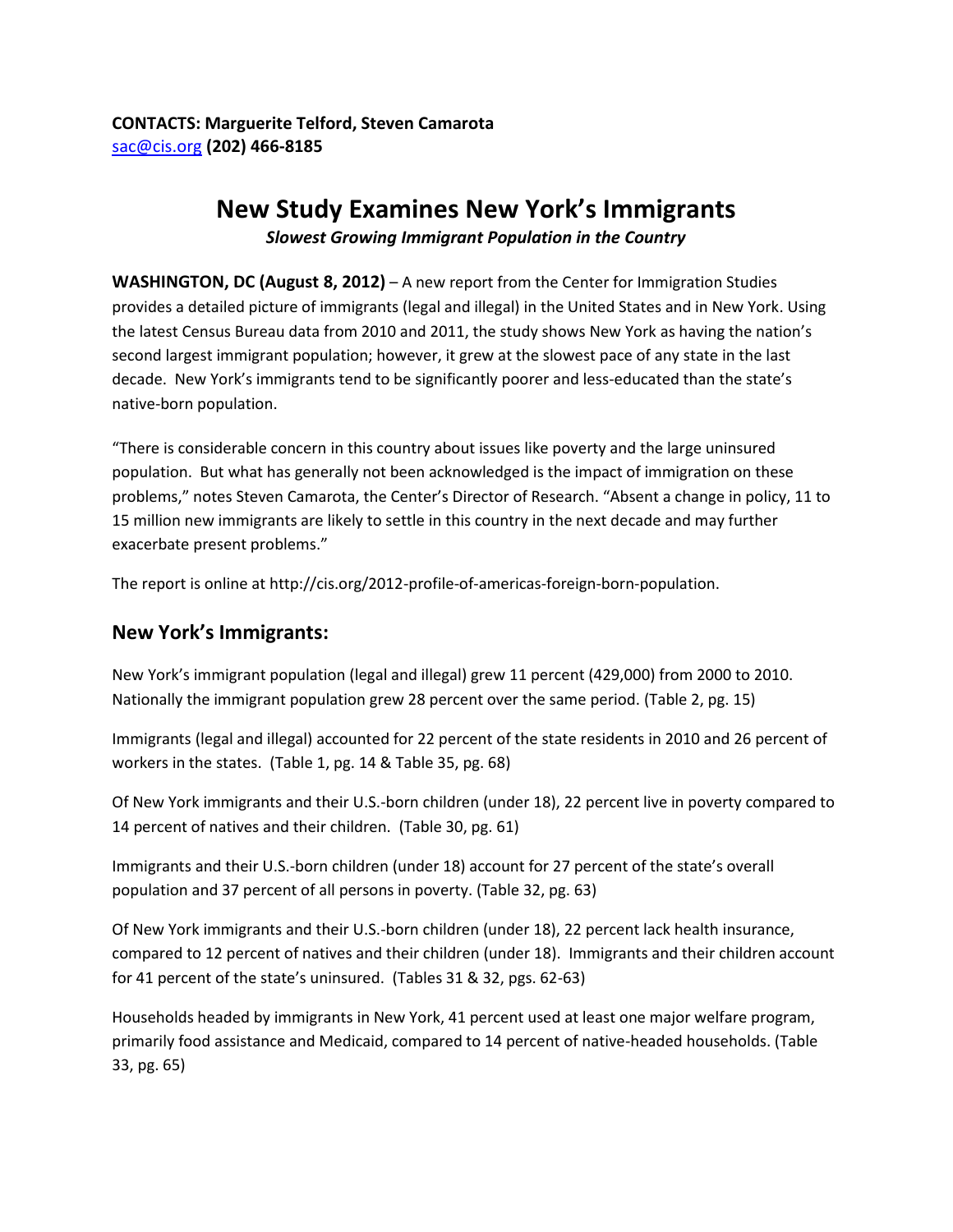Of top immigrant receiving states, New York immigrants have the lowest home ownership rate (39 percent) in the country. The rate for natives in the state is 59 percent. (Table 29, pg. 59)

The lower socio-economic status of New York's immigrants is not because most are recent arrivals. Their average length of residence in the United States is 20 years. (Table 1, pg. 14)

One of the primary reasons immigrants in the state tend to be poor and access welfare programs at high rates is a large share arrive in the U.S. as adults with relatively low levels of education.

Of adult immigrants (25 to 65) in the state 20 percent have not completed high school, compared to 7 percent of natives. (Table 34, pg. 66)

The share of immigrants in the state that have a bachelor's degree (32 percent) is closer to the 38 percent for natives. (Table 34, pg. 66)

In 2010, 32 percent of public school students in New York were from immigrant households. Overall, 29 percent of public students in the state speak a language other than English at home. (Tables A3 & A4, pgs. 87-88)

## **Illegal Immigrants in New York:**

Our best estimate is that 12 percent of New York immigrants are in the country illegally. Illegal immigrants and their U.S.-born children (under 18) account for 4 percent of the state's overall population, 6 percent of those in poverty, 11 percent of the uninsured and 5 percent of the school age population, 5 to 17 years of age. (Tables 36, 37, 38 and 40, pgs. 70-74)

## **National Figures:**

The number of immigrants (legal & illegal) in the country hit a new record of 40 million in 2010, a 28 percent increase over the total in 2000. (Table 2, pg. 15)

Immigrants (legal and illegal) account for 16 percent of all workers in the country. (Table 35, pg. 68)

In 2010, 23 percent of immigrants and their U.S.-born children (under 18) lived in poverty, compared to 13.5 percent of natives and their children. (Table 10, pg. 27)

Immigrants and their children accounted for one-fourth of all persons in poverty in the United States. (pg. 26)

Immigrants make significant progress the longer they live in the country. However, even immigrants who have lived in the United States for 20 years have not come close to closing the gap with natives. (Figure 5, pg. 46, pgs. 42-49).

\*The poverty rate of adult immigrants who have lived in the United States for 20 years is 50 percent higher than that of adult natives. (Figure 5, pg. 46).